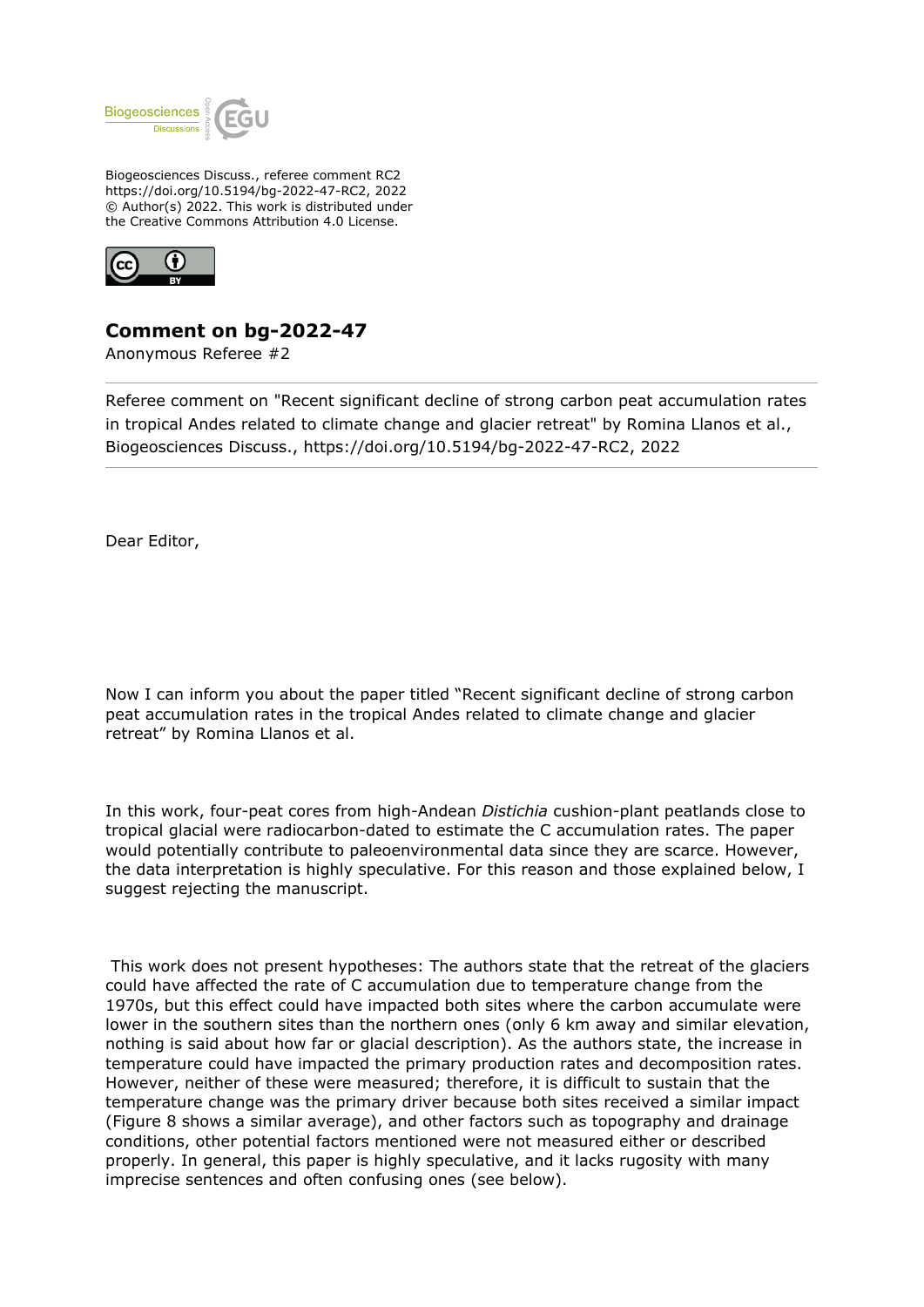## **Other important and minor details**

## **Abstract**

L.15-17 "…Here, we point out the important role of Andean peatlands on carbon accumulation rates (CAR), one of the highest in the world, and the impact of climate on carbon storage over the last 65 years, using four peat cores". From the sentence above it is not clear what is the highest in the world, the Andean peatlands in general, or your study using four-peat cores?

- 19 "For both peatlands": Never mention before the two peatlands sites.
- 25 Where did depth accumulation rates reach up to? What is CE?
- L.20 Annual mean temperature cannot be responsible; only humans are responsible for something.
- L.25 The authors indicate a decrease in CAR during the study period may be due to a decrease in meltwater by the retreat of the glaciers and the increase in temperature (the last tested); however, an increase in temperature is not the only factor even when you do not mention if there was a type of control to confirm your findings. For comparison you have to be sure that the primary productivity was similar 50-60 years ago.

# **Introduction**

- 38 say: ... researches, ... must say: researches, however,..
- L.76-103 move this section to M&M. The authors need to clearly describe the differences between APA-1 and APA-2 in the results section, as the calibrated age from APA-1 and APA-2 are compared.

#### **M&M**

I generally miss the statistical analysis for setting the differences of CAR and depths.

- L.105 says: between 29 and 35 cm-long, it must say: intervals layers between 2 and 31 cm depth.
- L.105-107 The authors need to clarify how they named the samples in Table 1. In M&M,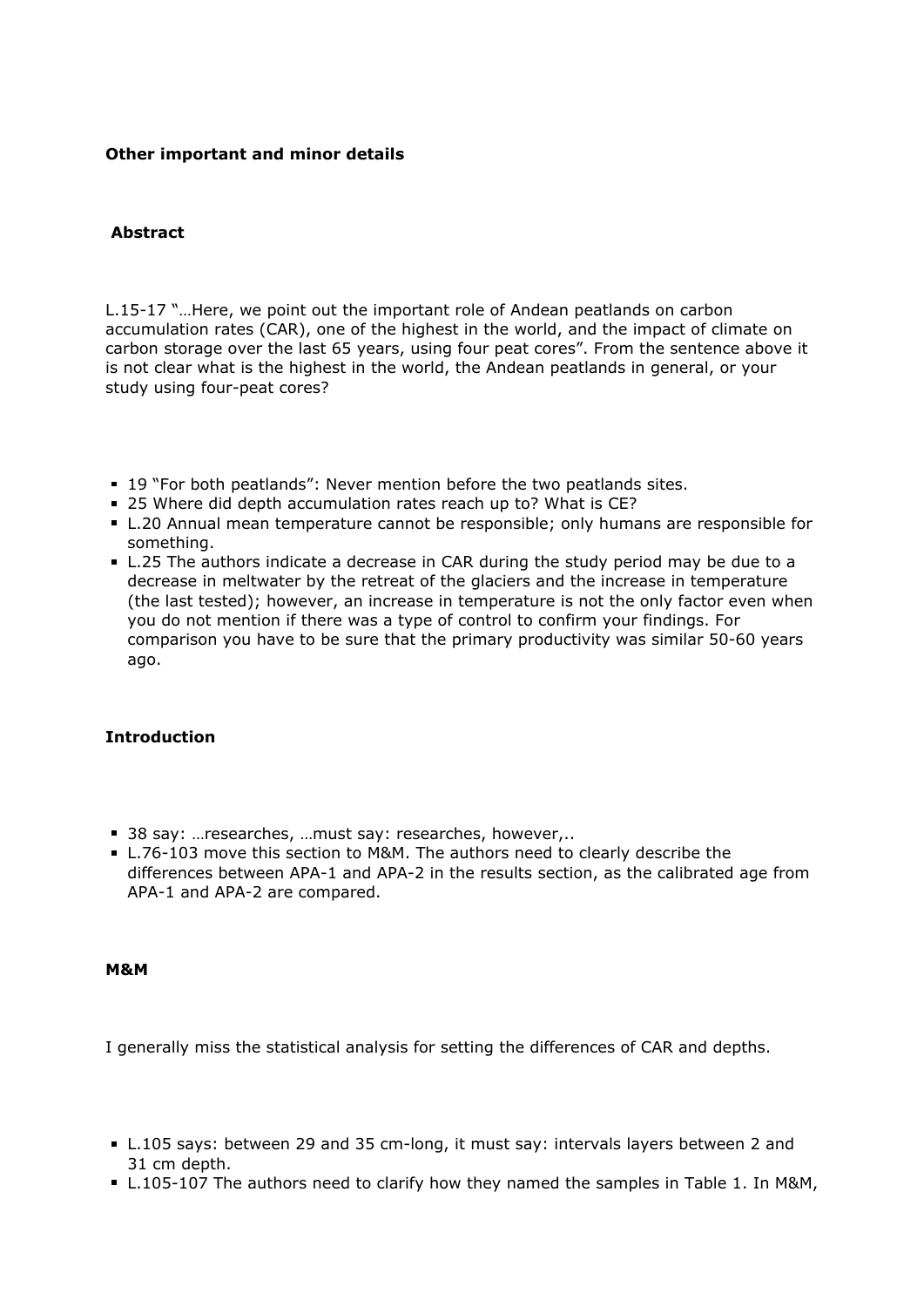there is no clear description.

- L. 114 says: accelerator mass spectroscopy, it must say: accelerator mass spectrometry. This mistake comes from another article, Xing et al. (2015) that used the same terminology.
- L. 127 says C stable isotope. It must say. The natural abundance of stable isotope...
- L. 131-132 Even though you are citing a source, please give the equation and units of each variable. How were C accumulation rates calculated? It is not straightforward and familiar for all readers. By the way, Lähteenoja et al., 2009 and Cooper et al., 2015 are not listed in the reference.
- L.133 says: strong. It must say: significant and positive (or negative) …
- L.136-137 says: …can be used to estimate relative paleotemperature changes recorded in Andean *Distichia* peat, as they mentioned. It must say: can be used to estimate relative paleotemperature changes recorded in Andean *Distichia* peat during the growth season (See Skrzypek et al. 2011).
- L. 138-139 Please expand the explanation about the resolution used because I understand that NCP-NCAR uses 5ºxº5 pixel. I know you cite Kalnay et al., 1996; however, the last reference is not in the list of references.

# **Results**

- 146-147 The authors say "...an abrupt change occurred at the end of the 1970s when the rates visibly decreased"… Compared with? APA-2 ? I see such abrupt change from Fig 2 if I only compare APA-2 with APA-1.
- L161. "Mean TOC content..." Figure 3: Neither the text tells us if these results average the three depths or only the upper part? The authors refer to supplementary information to prompt the reader to seek information, but this must be carried over to the main text.
- L.174 The authors say, "...CAR varied depending on age and elevation" however, the elevation of these sites is similar (see sites description).
- L. 184. It is hard to see differences without statistical analysis. The variability is so high.
- L193. I do not see the difference for APA-2, even when it was the site that present lower CAR.

### **Discussion**

- L.197 The authors introduce Fig 6 for tropical versus boreal and temperate climate; however tropical high latitude presents an enormous error bar, invalidating the comparison. Please remove this Figure from the Discussion.
- L. 234-235 "…The author says: ...differences found in CAR (Fig. 4) ...were related to the different drainage area surfaces, much more prominent for APA-1 than for APA-2. These differences must be described in the site descriptions first and later discussed.
- L 237. Again other differences that were not described "…specific topographic factors,..."
- L.239-240 "…Although there is a similar downward trend in the CAR at both sites after the early 1980s,.." I do not see the difference in APA-1 in Fig. 2.